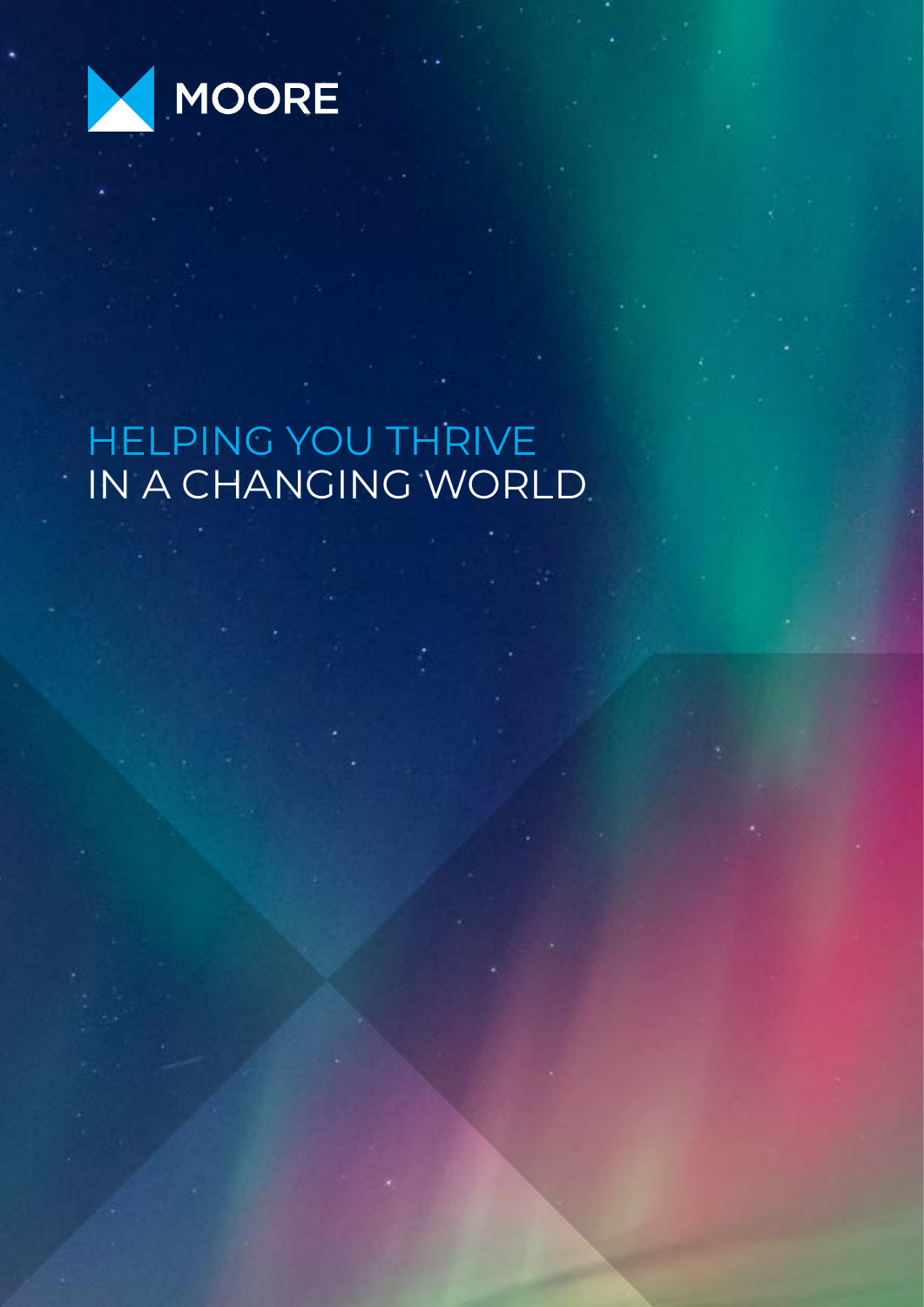# THERE'S ALWAYS ROOM TO GROW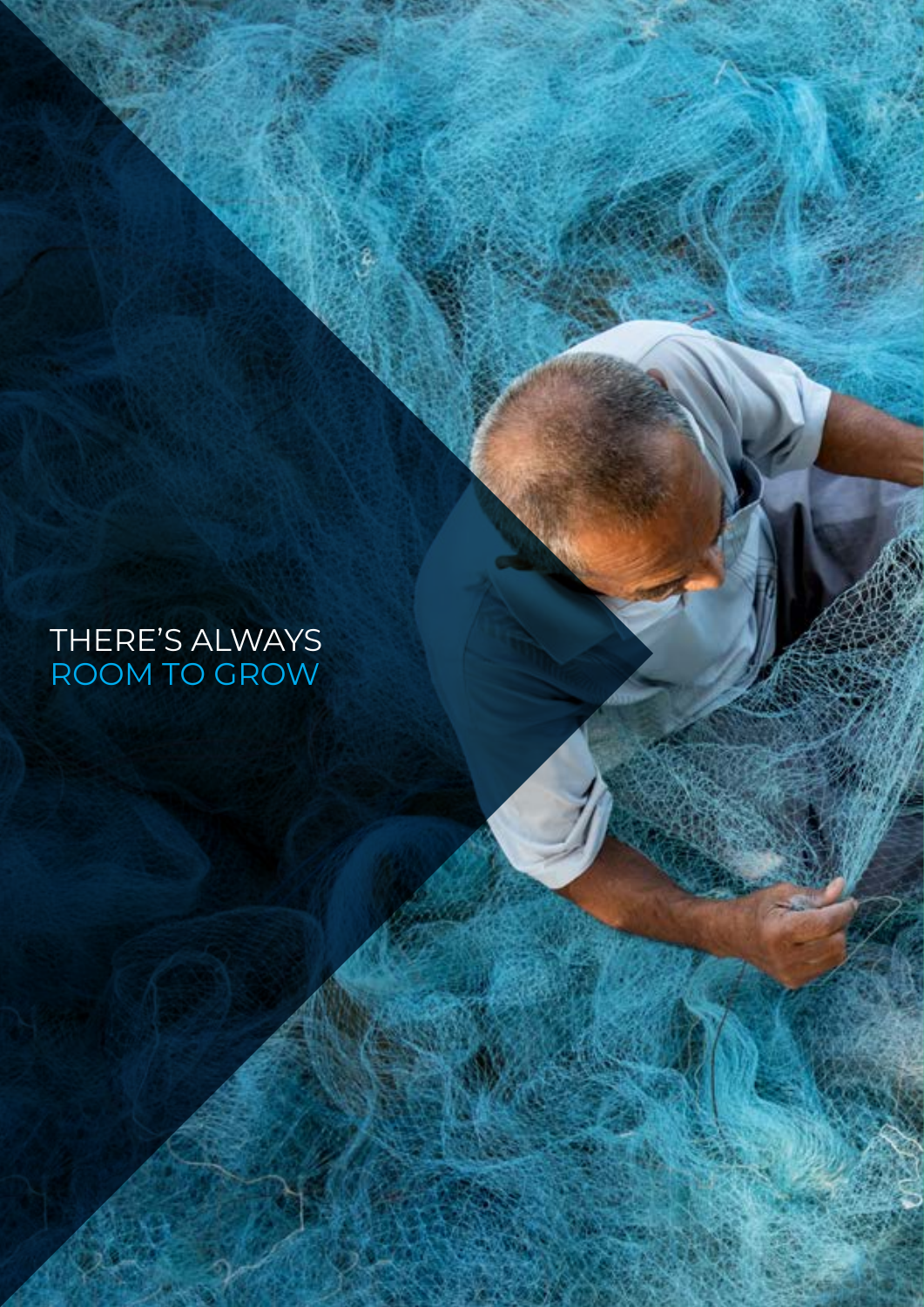# **YOUR BUSINESS COMPANION**

#### **MOORE GLOBAL NETWORK**

For more than 100 years, our member firms have been helping international clients with professional accountancy and advisory services. From tax efficiency, to auditing, to business consultancy, people are always at the heart of what we do. With our global family of 30,000 people in more than 100 countries, we have the local knowledge to meet your needs, wherever your work might take you.

With Moore, you'll get more one-to-one contact with senior partners than you might be used to. So you'll always be working with professionals you can trust to help you navigate new markets.

#### **WHY WORK WITH US?**

Your business is unique, and so is our approach. Our member firms invest time to understand your needs completely, helping you take advantage of every opportunity.

At Moore we do things a little differently:

- you'll always have a consistent team with a dedicated specialist partner – so you'll only ever get professional advice to meet your business goals
- if your circumstances change, we act fast giving you the support and guidance you need to deal with new risks, opportunities, and markets
- we're a part of your team, so you have our support whenever you need it – to make decisions quickly and confidently
- if your business needs to expand, our global network across 100 countries can continue to support you as you grow into new markets.



**108**  Countries



**276** Firms



**626 Offices** 



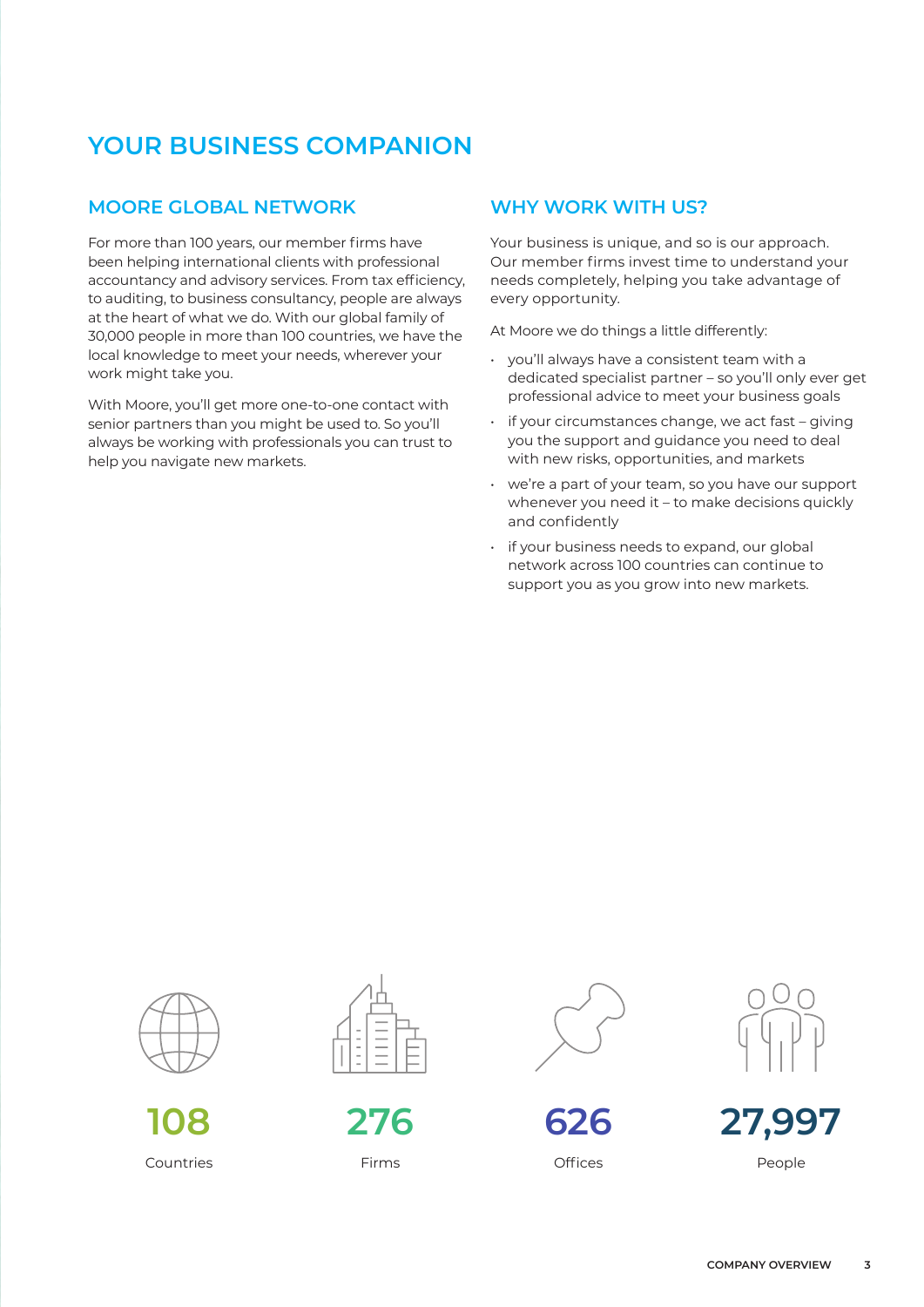# FROM OUR WORLD TO YOURS

## **WORK ACROSS OCEANS**

**Our cross-continent work has deep roots in local communities around the world. In an increasingly global business environment, it's our job to understand the new markets clients move in to, and how to keep them moving forwards.**

An international writing instrument manufacturer listed on the Zurich Stock Exchange: Audit services – working with member firms in Switzerland, Scotland, Germany, China, Poland and Hungary.

A global timber group: Audit and Tax services – working with member firms in Hong Kong, Moscow and Vladivostok.

▶ One of the world's largest energy groups: Full services from member firms working together across Russia, UK, Austria, Cyprus, Ireland, Jersey, British Virgin Islands, Luxembourg and the Netherlands.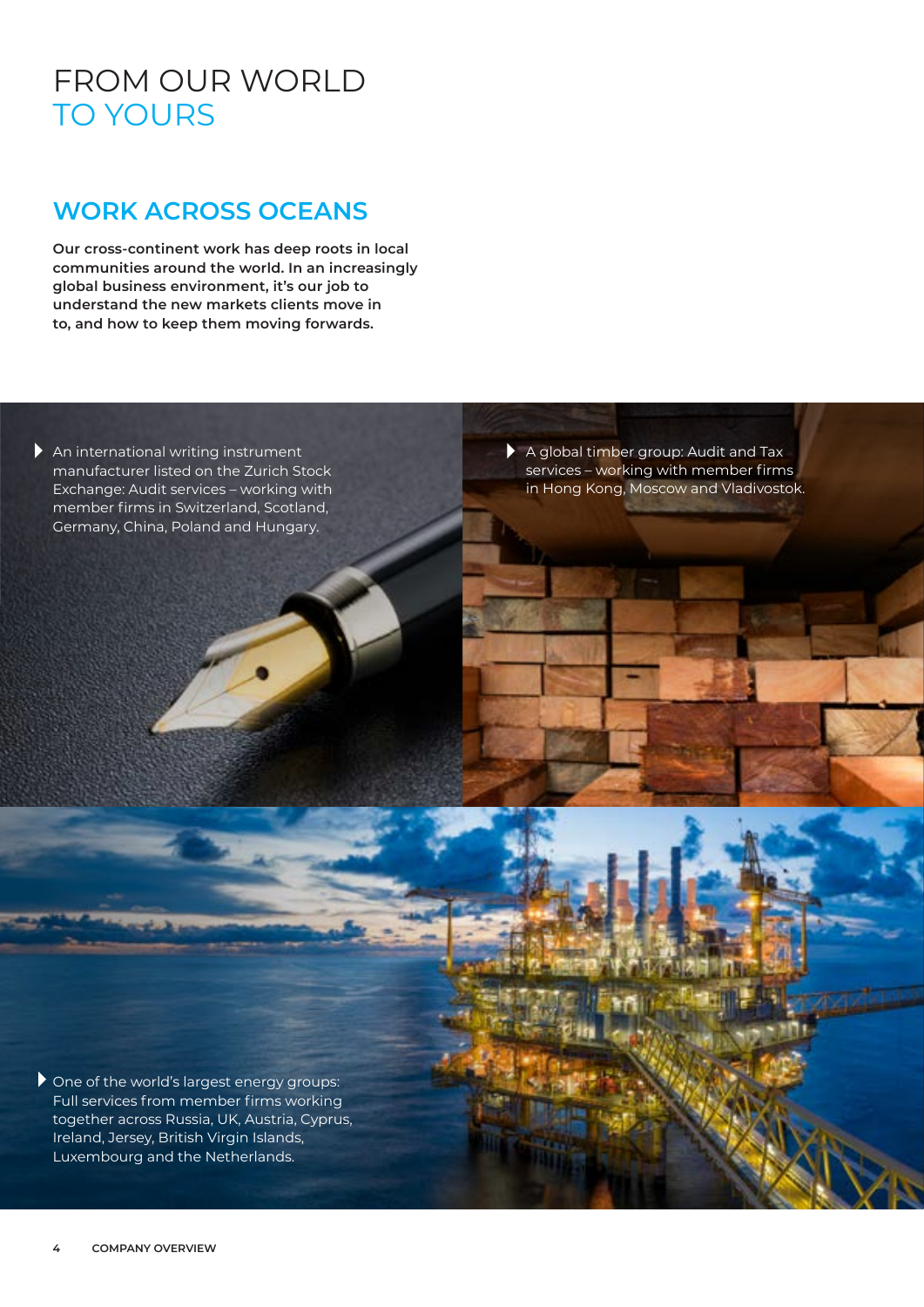### **LOCAL EXPERTS ON YOUR DOORSTEP**

**With member firms in over 100 countries, we're at the heart of communities across the world. We help you understand your country, sector, and local community better. To plan for today, and prepare for what's to come, tomorrow.**

An international shipping company on the Milan Stock Exchange: Audit services from member firms in London, Monaco and Luxembourg. US GAAP advisory in New York. Specialist assistance in Ireland and Milan.

A global petroleum and mining company: Corporate structuring in the UK. Due diligence in France. Payroll in Canada. Transfer pricing in the USA. Tax in Singapore. Strategic advice in Belgium and Germany.

A property fund investment company: Compliance and Advisory services in the UK, Jersey, Belgium, Greece, Denmark and Switzerland.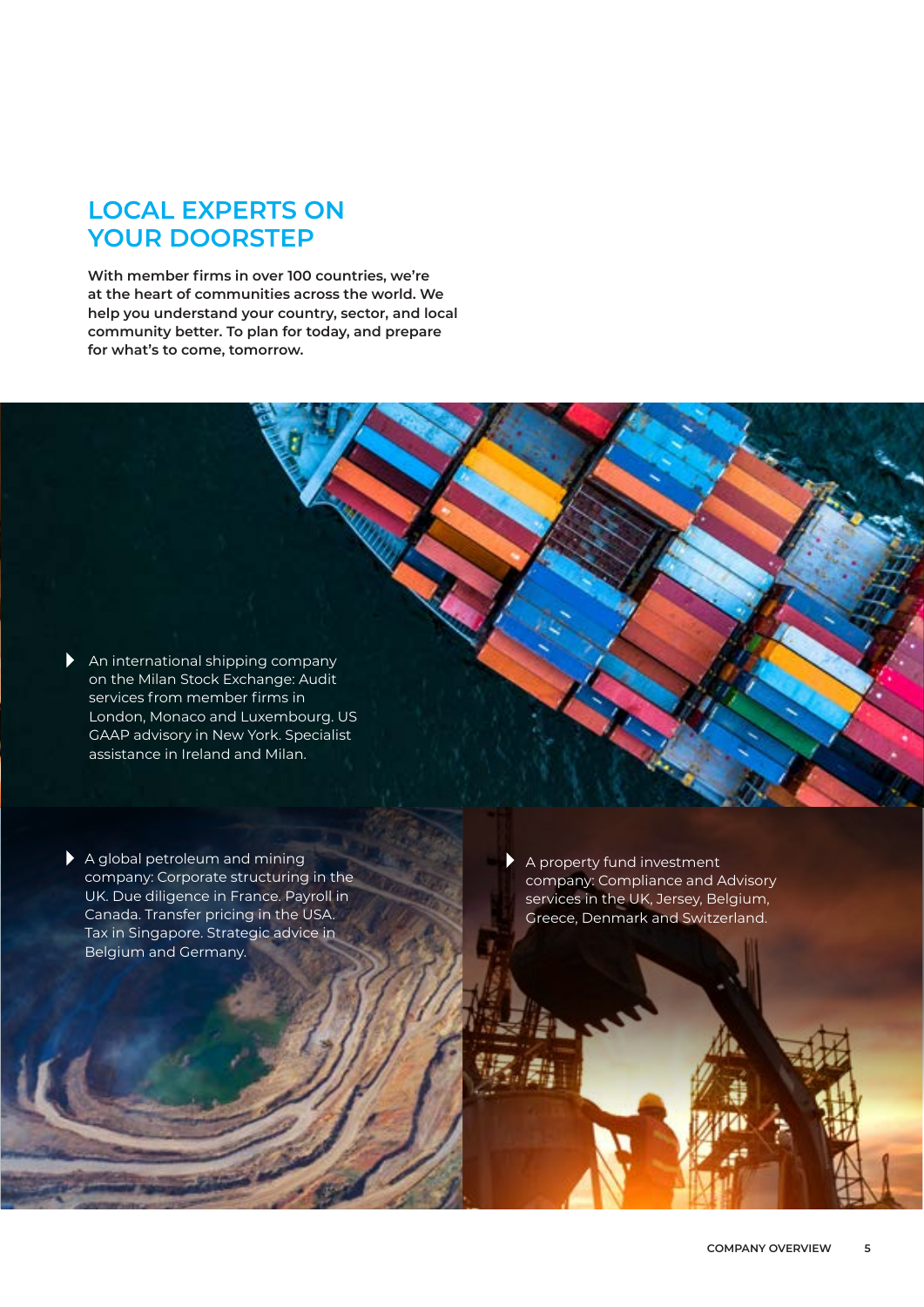## **OUR SERVICES AND SECTORS**

**When you work with us, you'll be working with senior partners with a deep understanding of your sector. Experts who can help you see the way forward when things don't seem all that clear. Here are the sectors and services we specialise in:**

#### **SECTORS**

- Agriculture, Forestry and Fishing
- Arts, Entertainment and Media
- Aviation
- Banking and Finance (and related support services)
- Charity and Not-for-profit
- Education
- Energy, Mining and Natural resources
- Food and drink
- Healthcare
- Hotels, Hospitality, Leisure and tourism
- Insurance
- Manufacturing
- Private clients and Family offices
- Professional services
- Public sector and Government
- Real estate and Construction
- Shipping
- Technology
- Transport and Logistics
- Utilities, Infrastructure and Environmental services

#### **SERVICES**

- Audit and Assurance
- Business consultancy
- Business restructuring and insolvency
- Corporate finance
- Financial services and Wealth management
- Forensic and litigation support
- Governance, Risk and Internal audit
- IT consultancy
- Legal services
- Outsourcing
- Tax
- Trusts and estates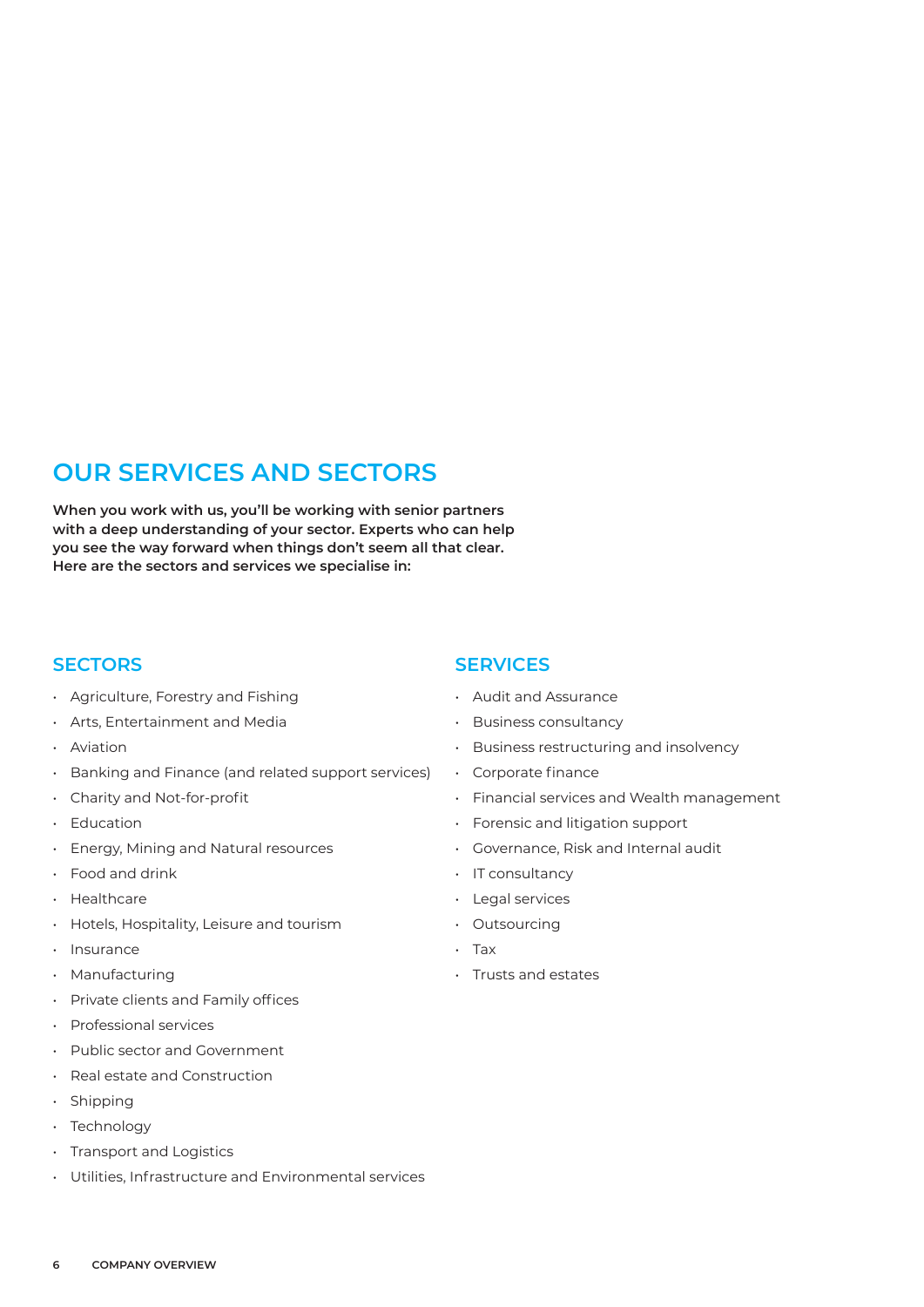